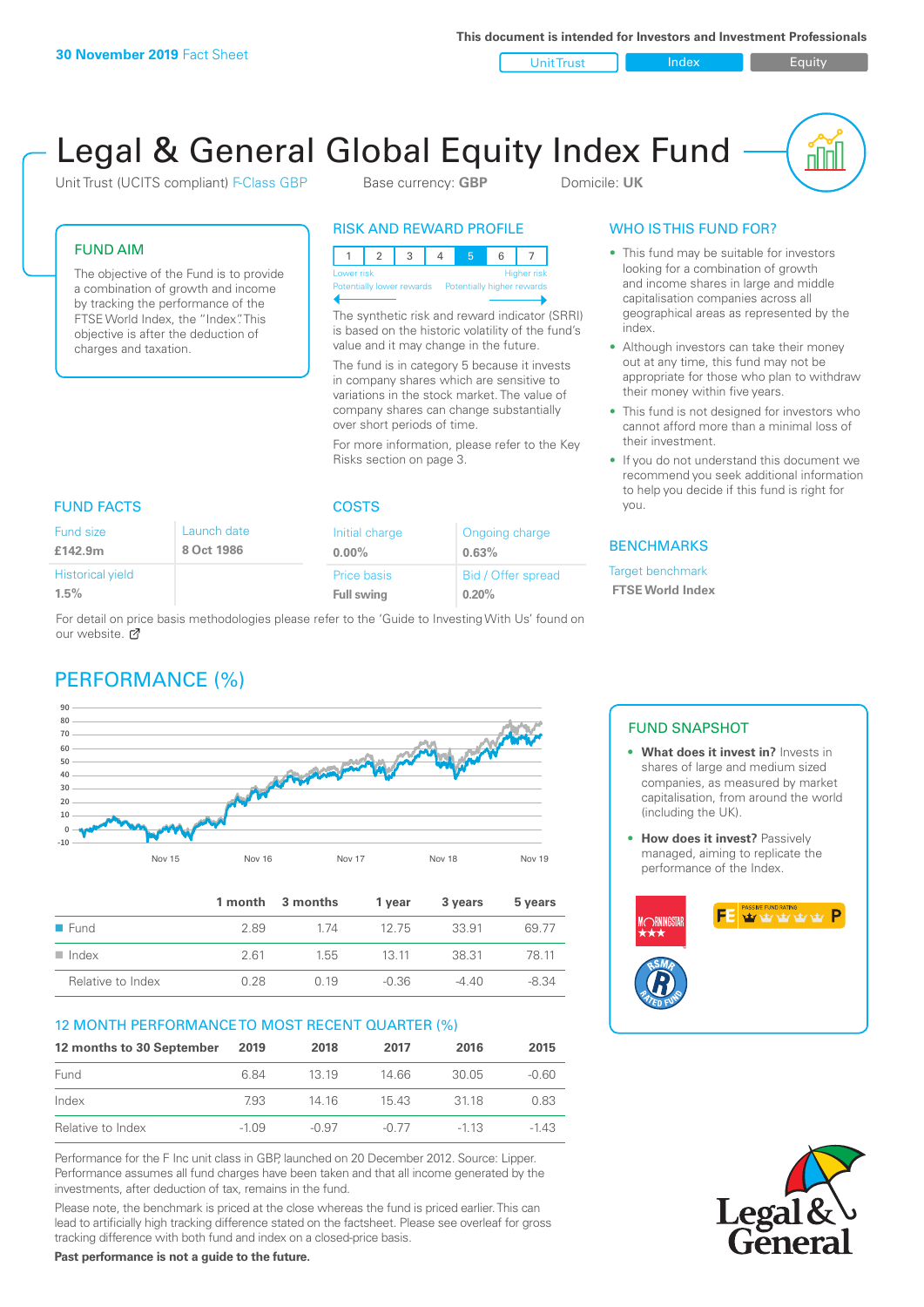# Legal & General Global Equity Index Fund

Unit Trust (UCITS compliant) F-Class GBP

# PORTFOLIO BREAKDOWN

All data sources are a combination of LGIM and the Fund Accountant unless otherwise stated. Totals may not sum due to rounding.



# SECTOR (%)

| $\blacksquare$ Financials  | 20.7   |
|----------------------------|--------|
| <b>Technology</b>          | 17.0   |
| Industrials                | 13.5   |
| $\blacksquare$ Health Care | 116    |
| ■ Consumer Services        | 11.2   |
| Consumer Goods             | 11.2   |
| $\Box$ Oil & Gas           | 4.9    |
| ■ Basic Materials          | 4 N    |
| $\blacksquare$ Utilities   | 3.2    |
| ■ Telecommunications       | 27     |
| $\blacksquare$ Other       | (1, 0) |
|                            |        |

### COUNTRY (%)

|   | <b>United States</b> | 58.7 |  |
|---|----------------------|------|--|
|   | Japan                | 8.5  |  |
| 4 | United Kingdom       | 5.4  |  |
|   | France               | 3.5  |  |
|   | Canada               | 2.9  |  |
| ¢ | Switzerland          | 2.9  |  |
|   | Germany              | 2.8  |  |
|   | Australia            | 2.4  |  |
|   | Taiwan               | 1.5  |  |
|   | Other                | 11.6 |  |
|   |                      |      |  |



# MARKET CAPITALISATION (%) TOP 10 HOLDINGS (%)

| $\blacksquare$ Large     | 82.0 |
|--------------------------|------|
| $\blacksquare$ Mid       | 18.0 |
| $\blacksquare$ Undefined | O O  |

■ Top 10 holdings 12.6% Rest of portfolio 87.5% No. of holdings in fund 2,449 No. of holdings in index 2,584

| Apple Inc                   | 26   |
|-----------------------------|------|
| Microsoft Corp              | 25   |
| Amazon.Com Inc.             | 16   |
| Facebook                    | 10   |
| JPMorgan Chase & Co         | O 9  |
| Alphabet CI A               | O 9  |
| Alphabet CI C               | 0 S  |
| Johnson & Johnson           | 0.8  |
| Berkshire Hathaway Inc CI B | 0 S  |
| Visa Inc Class A            | () / |
|                             |      |

# **INDEX TRACKING**

The Fund aims to provide exposure to stock market investment but without all the risk attached to individual stock selection. This produces low tracking error and limited stock picking or 'style' risks. The Fund takes a pragmatic approach to trading on index changes and cashflow and has lower management fees than active funds.

# TRACKING ERROR (%)

| 3 years | 4 years | 5 years | 7 years | 10 years | Launch |
|---------|---------|---------|---------|----------|--------|
| 0.07    | 0.09    | 0.09    | 0.00    | 0.00     | 0.09   |

The tracking error figures shown are annualised and are calculated using gross of fee returns based on LGIM's internally calculated valuations. The gross of fee performance figures are calculated on a total return basis and have been adjusted to exclude the impact of uninvested cash balances within the income and revenue account. The gross performance numbers are an indication of fund manager skill and are not reflective of true fund performance. True fund performance priced at official valuation points are calculated by Lipper and available above. Please note that on occasion, difference in the treatment of withholding tax between fund and benchmark can be significant and lead to the appearance of heightened relative returns on overseas equity funds. The fund launched on 08 October 1986.

# INDEX FUND **MANAGEMENTTEAM**



The Index Fund Management team comprises 25 fund managers, supported by two analysts. Management oversight is provided by the Global Head of Index Funds. The team has average industry experience of 15 years, of which seven years has been at LGIM, and is focused on achieving the equally important objectives of close tracking and maximising returns.